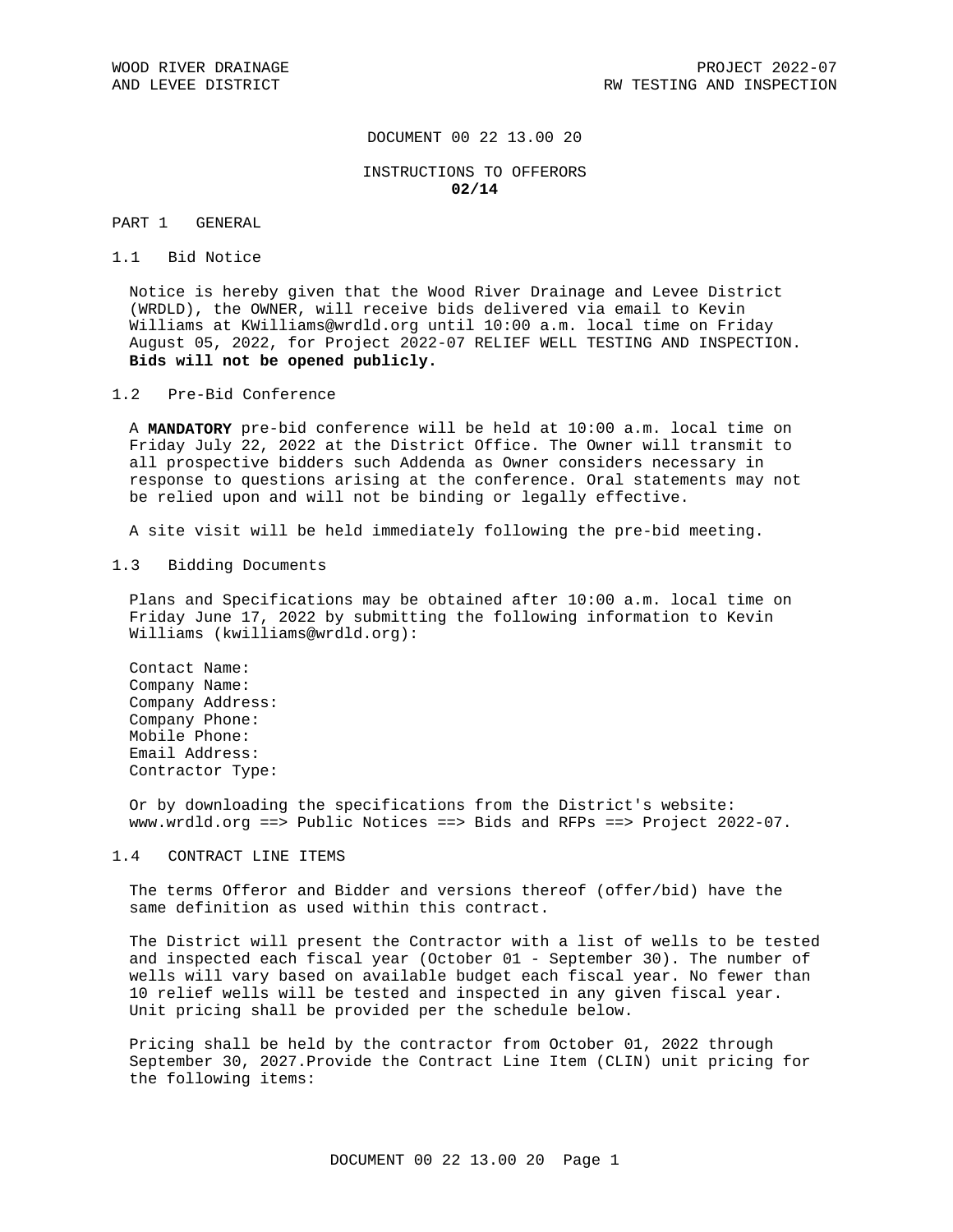| CLIN | NUMBER OF WELLS TO BE<br>TESTED/INSPECTED | UNIT PRICE (EACH) |       |
|------|-------------------------------------------|-------------------|-------|
| 0001 | $10 - 15$                                 | \$                | /EACH |
| 0002 | $16 - 20$                                 | \$                | /EACH |
| 0003 | $21 - 25$                                 | \$                | /EACH |
| 0004 | $26 - 30$                                 | \$                | /EACH |
| 0005 | $31 - 35$                                 | \$                | /EACH |
| 0006 | $36 - 40$                                 | \$                | /EACH |
| 0007 | $41 - 45$                                 | \$                | /EACH |
| 0008 | $46 - 50+$                                | \$                | /EACH |

| CLIN | UNIT | ABANDONMENT OF EXISTING RELIEF WELL |  |
|------|------|-------------------------------------|--|
| 0009 | LF   | LF                                  |  |

**When all current or proposed projects are complete by 2024, the District will have 420 active relief wells.**

- 1.5 GENERAL BID NOTES
	- a. **820 ILCS 130 - Prevailing Wage Act**

**It is the policy of this District that a wage of no less than the general prevailing hourly rate as paid for work of a similar character in the locality in which the work is performed, shall be paid to all laborers, workers and mechanics employed by or on behalf of any contractor engaged in public works.**

**Certified Payroll shall be submitted in accordance with 820 ILCS 130/5.**

- b. Award will be based on best value. Along with unit pricing, contractors shall submit a proposal (limited to 5 total pages) that summarizes past experience on similar projects as well as key personnel.
- c. The District may reject an offer as nonresponsive if it is materially unbalanced. An offer is unbalanced when it is based on prices significantly less than cost for some work and prices which are significantly overstated for other work.
- 1.6 BID SECURITY
- 1.6.1 Bid Bond

Each Bid must be accompanied by Bid security made payable to OWNER in an amount of five percent of Bidder's maximum Bid price and in the form of a certified or bank check or a Bid Bond issued by a surety.

The Bid security of Successful Bidder will be retained until such Bidder has executed the Agreement, furnished the required contract security and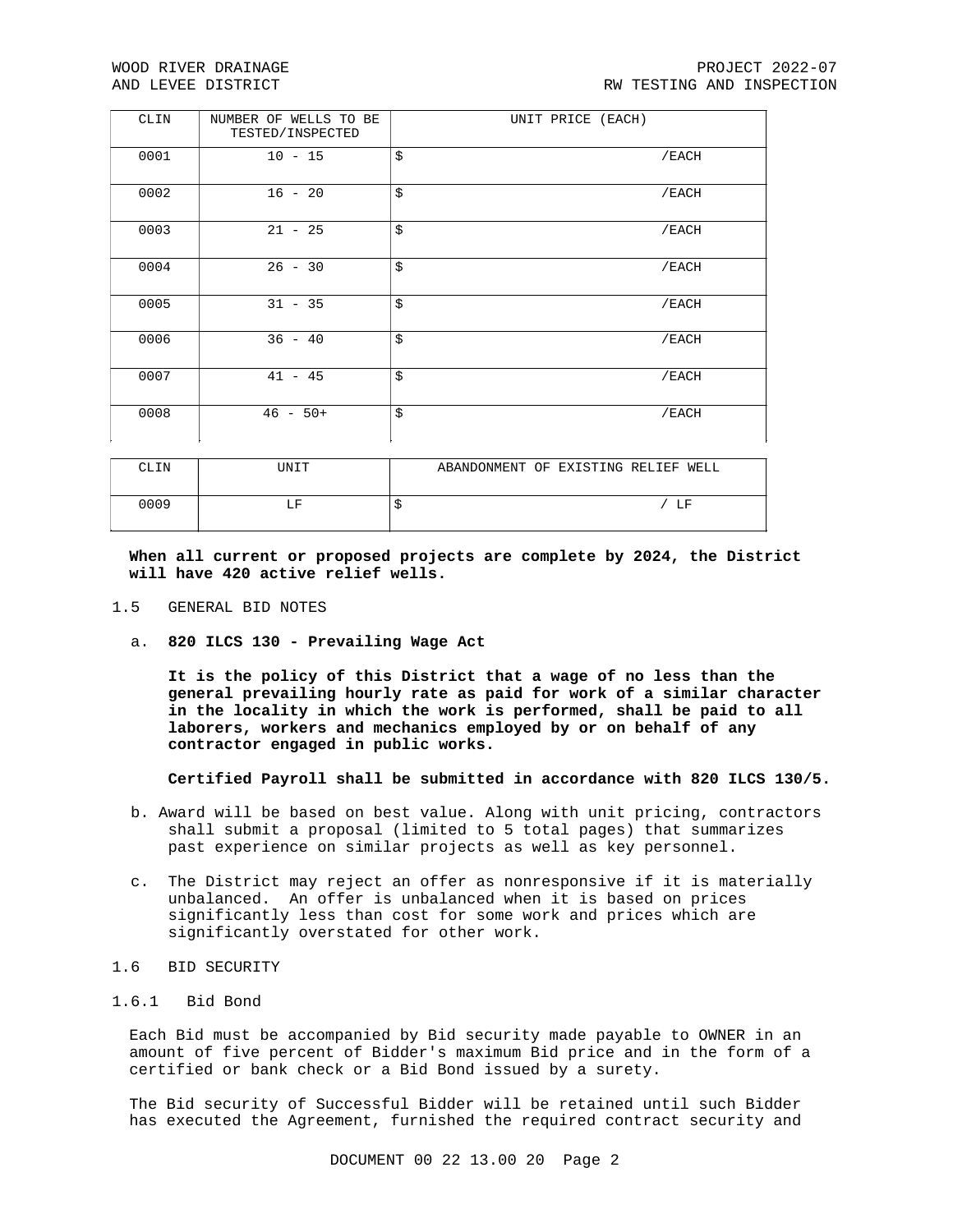met the other conditions of the Notice of Award, whereupon the Bid security will be returned.

Any singular reference to Bidder, Surety, Owner or other party shall be considered plural where applicable.

| BIDDER:             |         |           |
|---------------------|---------|-----------|
| (Name and Address)  |         |           |
| SURETY:             |         |           |
| (Name and Address)  |         |           |
| OWNER:              |         |           |
| (Name and Address)  |         |           |
| BID DUE DATE:       |         |           |
|                     |         |           |
| DESCRIPTION:        |         |           |
| (Name and Location) |         |           |
| <b>BOND NUMBER:</b> |         |           |
|                     |         |           |
| BOND DATE:          |         |           |
|                     |         |           |
| PENAL SUM:          |         | \$        |
|                     |         |           |
|                     | (Words) | (Figures) |
|                     |         |           |

Surety and Bidder, intending to be legally bound hereby, subject to the terms set forth below, do each cause this Bid Bond to be duly executed by an authorized officer, agent, or representative.

| <b>BIDDER</b> |                                  | <b>SURETY</b> |                                  |        |
|---------------|----------------------------------|---------------|----------------------------------|--------|
|               | (Seal)                           |               |                                  | (Seal) |
|               | Bidder's Name and Corporate Seal |               | Surety's Name and Corporate Seal |        |
| By:           |                                  | By:           |                                  |        |
|               | Signature                        |               | Signature (Attach POA)           |        |
|               |                                  |               |                                  |        |
|               | Print Name                       |               | Print Name                       |        |
|               |                                  |               |                                  |        |
|               | Title                            |               | Title                            |        |
| Attest:       |                                  | Attest:       |                                  |        |
|               | Signature                        |               | Signature                        |        |
|               |                                  |               |                                  |        |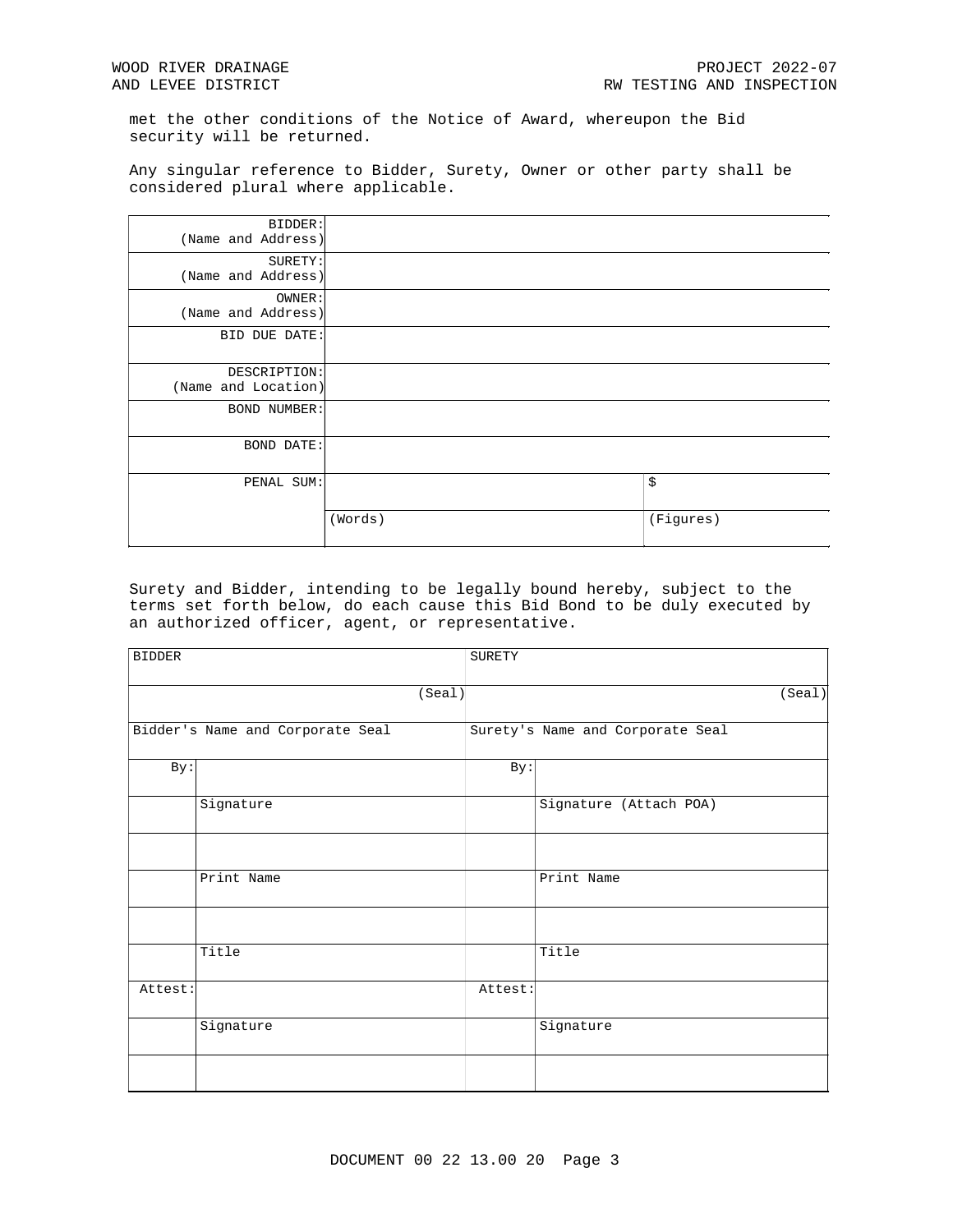| <b>BIDDER</b> |            | SURETY |            |
|---------------|------------|--------|------------|
|               | Print Name |        | Print Name |
|               |            |        |            |
|               | Title      |        | Title      |

Note: Above addresses are to be used for giving any required notice. Provide execution by any additional parties, such as joint venturers, if necessary.

- 1.6.1.1 Bid Bond Notes
	- a. Bidder and Surety, jointly and severally, bind themselves, their heirs, executors, administrators, successors, and assigns to pay to Owner upon default of Bidder the penal sum set forth on the face of this Bond. Payment of the penal sum is the extent of Bidder's and Surety's liability. Recovery of such penal sum under the terms of this Bond shall be Owner's sole and exclusive remedy upon default of Bidder.
	- b. Default of Bidder shall occur upon the failure of Bidder to deliver within the time required by the Bidding Documents (or any extension thereof agreed to in writing by Owner) the executed Agreement required by the Bidding Documents and any performance and payment bonds required by the Bidding Documents.
	- c. This obligation shall be null and void if:

1. Owner accepts Bidder's Bid and Bidder delivers within the time required by the Bidding Documents (or any extension thereof agreed to in writing by Owner) the executed Agreement required by the Bidding Documents and any performance and payment bonds required by the Bidding Documents, or

2. All Bids are rejected by Owner, or

3. Owner fails to issue a Notice of Award to Bidder within the time specified in the Bidding Documents (or any extension thereof agreed to in writing by Bidder and, if applicable, consented to by Surety when required by Paragraph 5 hereof).

- d. Payment under this Bond will be due and payable upon default of Bidder and within 30 calendar days after receipt by Bidder and Surety of written notice of default from Owner, which notice will be given with reasonable promptness, identifying this Bond and the Project and including a statement of the amount due.
- e. Surety waives notice of any and all defenses based on or arising out of any time extension to issue Notice of Award agreed to in writing by Owner and Bidder, provided that the total time for issuing Notice of Award including extensions shall not in the aggregate exceed 120 days from Bid due date without Surety's written consent.
- f. No suit or action shall be commenced under this Bond prior to 30 calendar days after the notice of default is received by Bidder and Surety and in no case later than one year after Bid due date.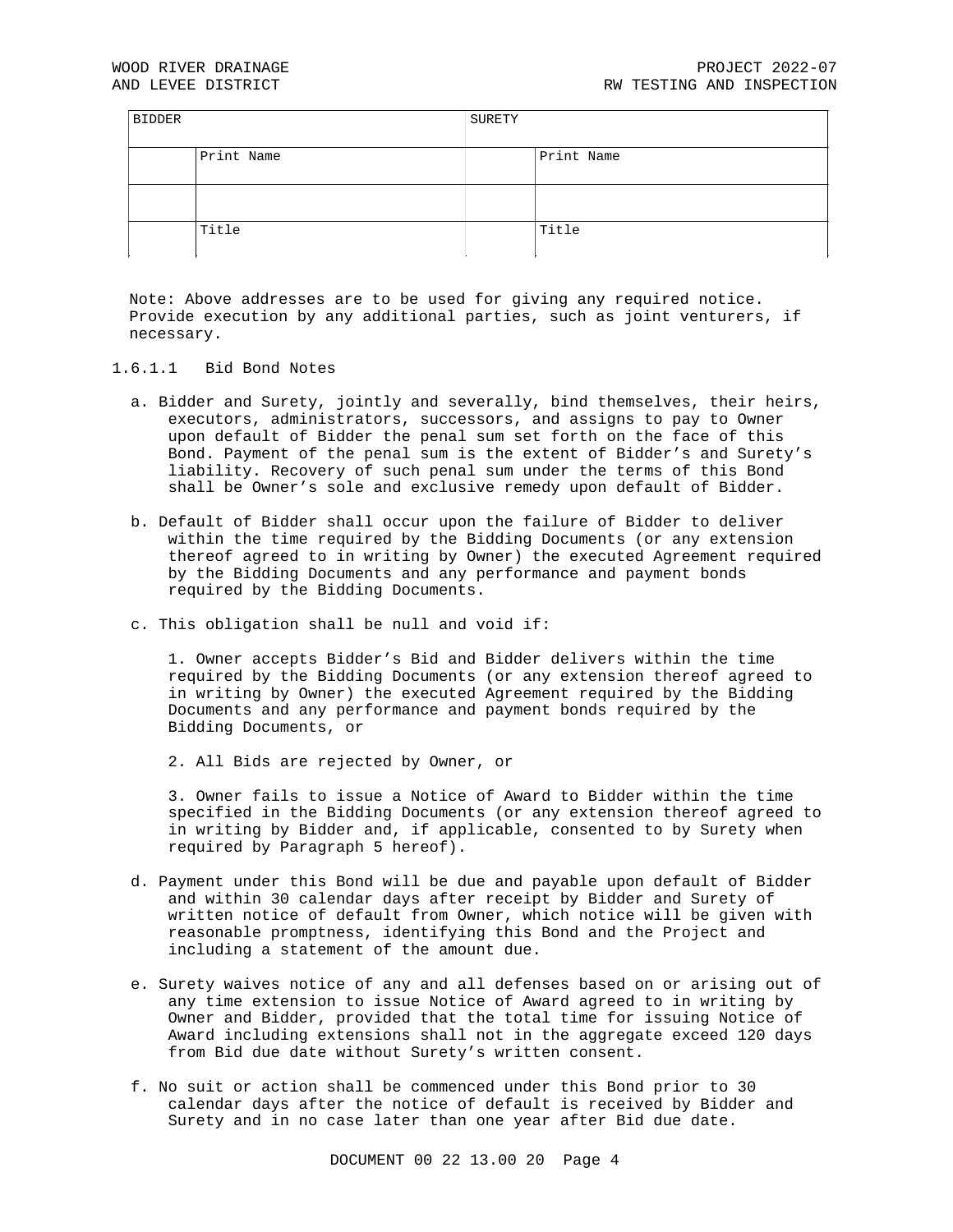- g. Any suit or action under this Bond shall be commenced only in a court of competent jurisdiction located in the state in which the Project is located.
- h. Notices required hereunder shall be in writing and sent to Bidder and Surety at their respective addresses shown on the face of this Bond. Such notices may be sent by personal delivery, commercial courier, or by United States Registered or Certified Mail, return receipt requested, postage pre-paid, and shall be deemed to be effective upon receipt by the party concerned.
- i. Surety shall cause to be attached to this Bond a current and effective Power of Attorney evidencing the authority of the officer, agent, or representative who executed this Bond on behalf of Surety to execute, seal, and deliver such Bond and bind the Surety thereby.
- j. This Bond is intended to conform to all applicable statutory requirements. Any applicable requirement of any applicable statute that has been omitted from this Bond shall be deemed to be included herein as if set forth at length. If any provision of this Bond conflicts with any applicable statute, then the provision of said statute shall govern and the remainder of this Bond that is not in conflict therewith shall continue in full force and effect.
- k. The term "Bid" as used herein includes a Bid, offer, or proposal as applicable.
- 1.7 CONTRACT SECURITY
- 1.7.1 Performance Bond

When the Successful Bidder delivers the executed Agreement to OWNER, it must be accompanied by the required performance and payment Bonds.

Any singular reference to Contractor, Surety, Owner, or other party shall be considered plural where applicable.

| CONTRACTOR:<br>(Name and Address)            |  |
|----------------------------------------------|--|
| SURETY:<br>(Name and Address)                |  |
| OWNER:<br>(Name and Address)                 |  |
| CONTRACT DATE:                               |  |
| CONTRACT AMOUNT:                             |  |
| CONTRACT DESCRIPTION:<br>(Name and Location) |  |
| BOND NUMBER:                                 |  |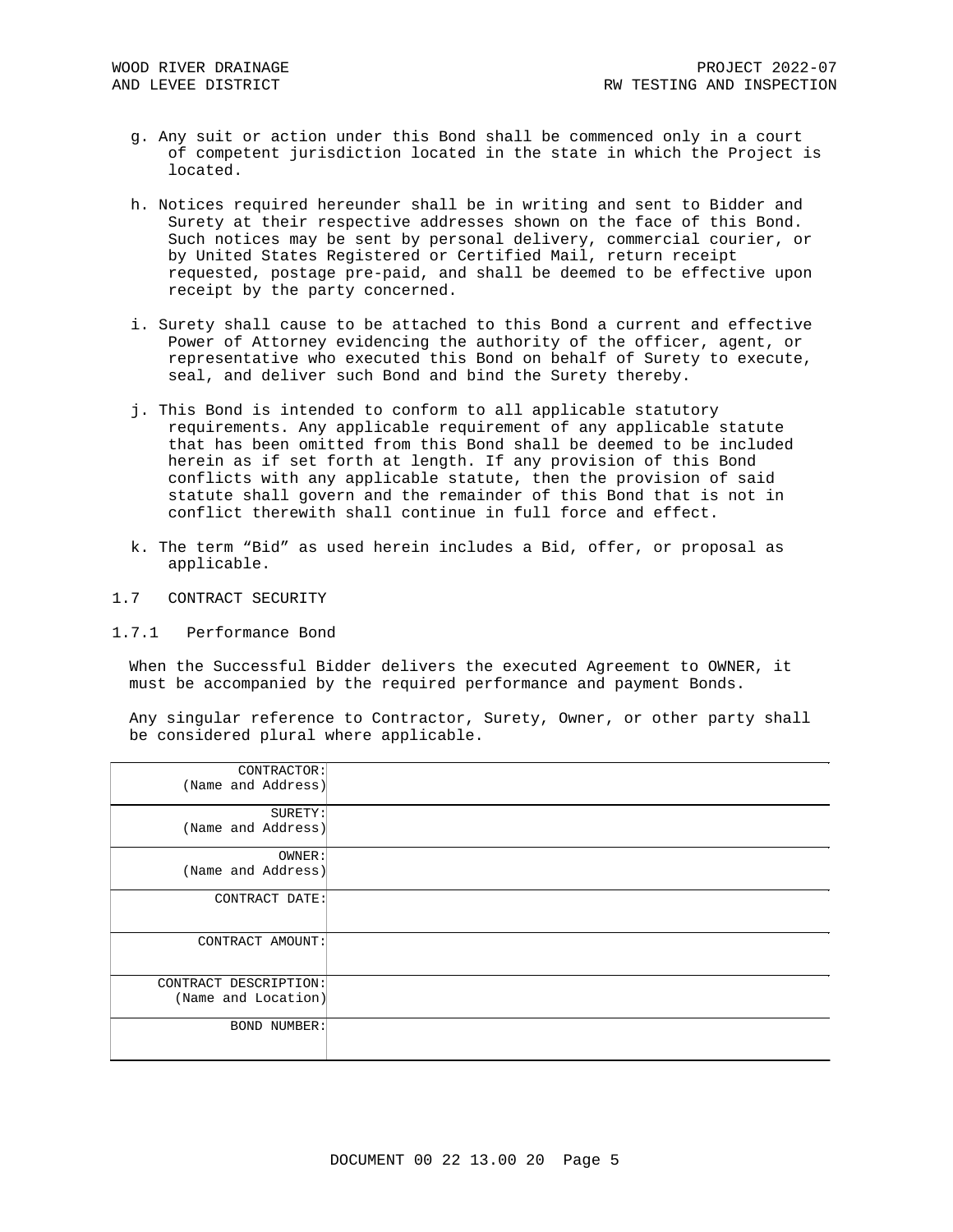| CONTRACTOR:<br>(Name and Address)  |  |
|------------------------------------|--|
| <b>BOND DATE:</b>                  |  |
| BOND AMOUNT:                       |  |
| MODIFICATION TO THIS BOND<br>PQQQR |  |

Surety and Contractor, intending to be legally bound hereby, subject to the terms printed on the reverse side hereof, do each cause this Performance Bond to be duly executed on its behalf by its authorized officer, agent, or representative.

| CONTRACTOR AS PRINCIPAL |                                      | SURETY  |                                  |
|-------------------------|--------------------------------------|---------|----------------------------------|
|                         | (Seal)                               |         | (Seal)                           |
|                         | Contractor's Name and Corporate Seal |         | Surety's Name and Corporate Seal |
| By:                     |                                      | By:     |                                  |
|                         | Signature                            |         | Signature (Attach POA)           |
|                         |                                      |         |                                  |
|                         | Print Name                           |         | Print Name                       |
|                         |                                      |         |                                  |
|                         | Title                                |         | Title                            |
| Attest:                 |                                      | Attest: |                                  |
|                         | Signature                            |         | Signature                        |
|                         |                                      |         |                                  |
|                         | Print Name                           |         | Print Name                       |
|                         |                                      |         |                                  |
|                         | Title                                |         | Title                            |

### 1.7.1.1 Performance Bond Notes

- a. Contractor and Surety, jointly and severally, bind themselves, their heirs, executors, administrators, successors, and assigns to Owner for the performance of the Contract, which is incorporated herein by reference.
- b. If Contractor performs the Contract, Surety and Contractor have no obligation under this Bond, except to participate in conferences.
- c. If there is no Owner Default, Surety's obligation under this Bond shall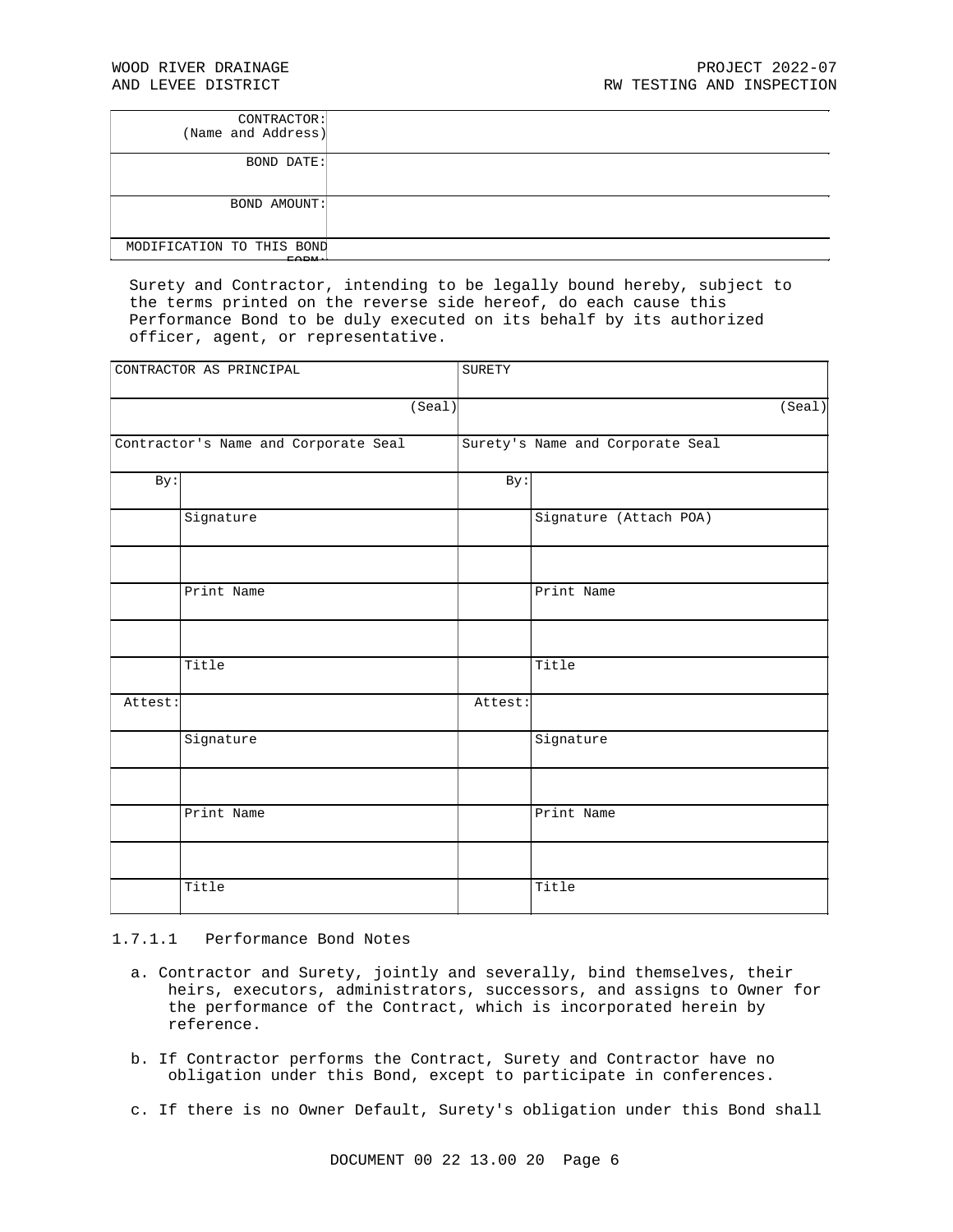arise after:

1. Owner has notified Contractor and Surety that Owner is considering declaring a Contractor Default and has requested and attempted to arrange a conference with Contractor and Surety to be held not later than 15 days after receipt of such notice to discuss methods of performing the Contract. If Owner, Contractor and Surety agree, Contractor shall be allowed a reasonable time to perform the Contract, but such an agreement shall not waive Owner's right, if any, subsequently to declare a Contractor Default; and

2. Owner has declared a Contractor Default and formally terminated Contractor's right to complete the Contract. Such Contractor Default shall not be declared earlier than 20 days after Contractor and Surety have received notice; and

3. Owner has agreed to pay the Balance of the Contract Price to:

- i. Surety in accordance with the terms of the Contract;
- ii. Another contractor selected to perform the Contract.
- d. When Owner has satisfied the conditions of Paragraph 3, Surety shall promptly and at Surety's expense take one of the following actions:

1. Arrange for Contractor, with consent of Owner, to perform and complete the Contract; or

2. Undertake to perform and complete the Contract itself, through its agents or through independent contractors; or

3. Obtain bids or negotiated proposals from qualified contractors acceptable to Owner for a contract for performance and completion of the Contract, arrange for a contract to be prepared for execution by Owner and Contractor selected with Owner's concurrence, to be secured with performance and payment bonds executed by a qualified surety equivalent to the bonds issued on the Contract, and pay to Owner the amount of damages in excess of the Balance of the Contract Price incurred by Owner resulting from Contractor Default; or

4. Waive its right to perform and complete, arrange for completion, or obtain a new contractor and with reasonable promptness under the circumstances:

i. After investigation, determine the amount for which it may be liable to Owner and, as soon as practicable after the amount is determined, tender payment therefore to Owner; or ii Deny liability in whole or in part and notify Owner citing reasons therefore.

- e. If Surety does not proceed as provided in Paragraph 4 with reasonable promptness, Surety shall be deemed to be in default on this Bond 15 days after receipt of an additional written notice from Owner to Surety demanding that Surety perform its obligations under this Bond, and Owner shall be entitled to enforce any remedy available to Owner. If Surety proceeds, and Owner refuses the payment tendered or Surety has denied liability, in whole or in part, without further notice Owner shall be entitled to enforce any remedy available to Owner.
- f. After Owner has terminated Contractor's right to complete the Contract,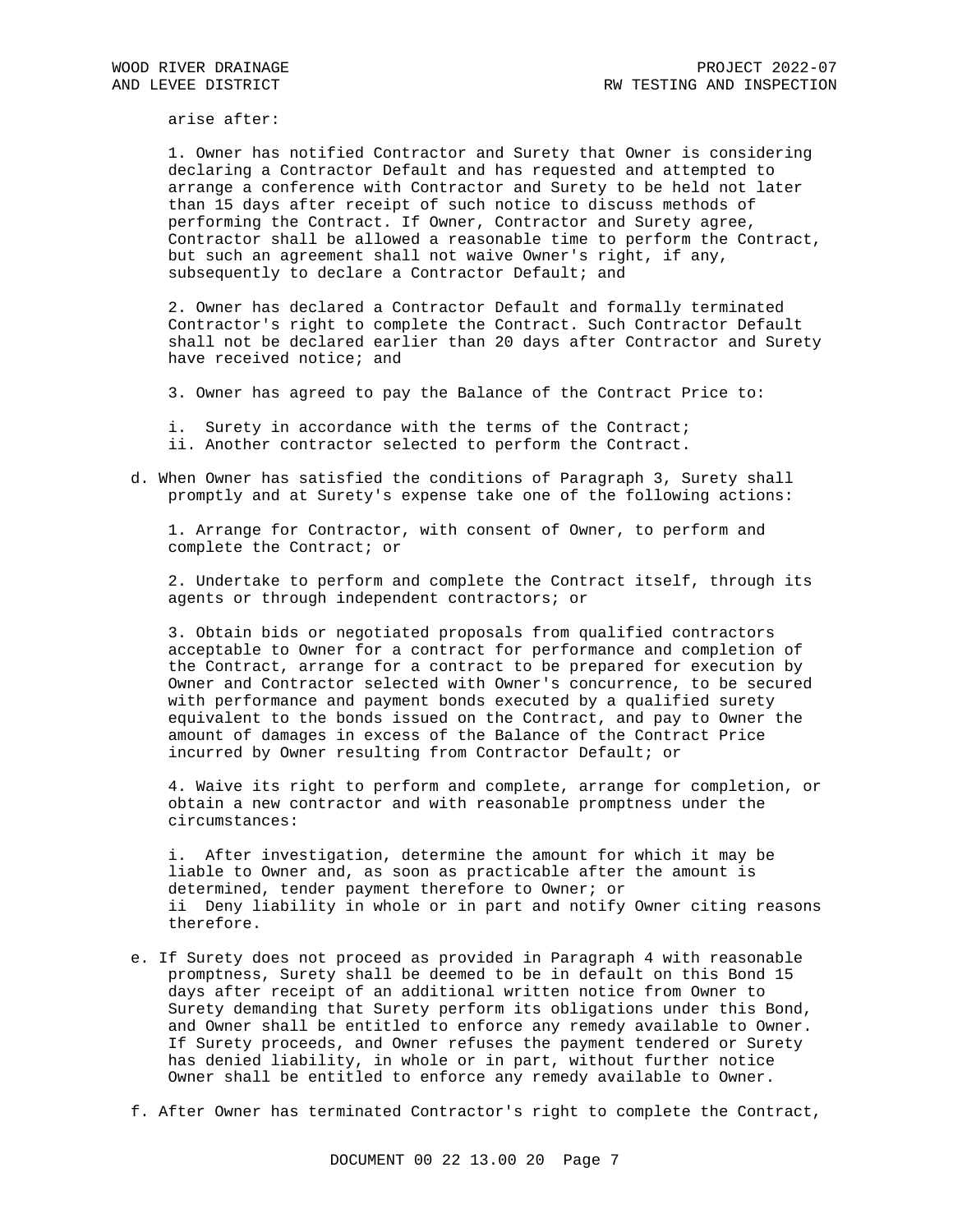and if Surety elects to act as noted above, then the responsibilities of Surety to Owner shall not be greater than those of Contractor under the Contract, and the responsibilities of Owner to Surety shall not be greater than those of Owner under the Contract. To a limit of the amount of this Bond, but subject to commitment by Owner of the Balance of the Contract Price to mitigation of costs and damages on the Contract, Surety is obligated without duplication for:

1. The responsibilities of for correction of defective Work and completion of the Contract;

2. Additional legal, design professional, and delay costs resulting from Contractor's Default, and resulting from the actions or failure to act of Surety under Paragraph D; and

3. Liquidated damages, or if no liquidated damages are specified in the Contract, actual damages caused by delayed performance or non-performance of Contractor.

- g. Surety shall not be liable to Owner or others for obligations of Contractor that are unrelated to the Contract, and the Balance of the Contract Price shall not be reduced or set off on account of any such unrelated obligations. No right of action shall accrue on this Bond to any person or entity other than Owner or its heirs, executors, administrators, or successors.
- h. Surety hereby waives notice of any change, including changes of time, to Contract or to related subcontracts, purchase orders, and other obligations.
- i. Any proceeding, legal or equitable, under this Bond may be instituted in any court of competent jurisdiction in the location in which the Work or part of the Work is located and shall be instituted within two years after Contractor Default or within two years after Contractor ceased working or within two years after Surety refuses or fails to perform its obligations under this Bond, whichever occurs first. If the provisions of this paragraph are void or prohibited by law, the minimum period of limitation available to sureties as a defense in the jurisdiction of the suit shall be applicable.
- j. Notice to Surety, Owner, or Contractor shall be mailed or delivered to the address shown on the signature page.
- k. When this Bond has been furnished to comply with a statutory requirement in the location where the Contract was to be performed, any provision in this Bond conflicting with said statutory requirement shall be deemed deleted here from and provisions conforming to such statutory requirement shall be deemed incorporated herein. The intent is that this Bond shall be construed as a statutory bond and not as a common law bond
- l. Definitions.

1. Balance of the Contract Price: The total amount payable by Owner to Contractor under the Contract after all proper adjustments have been made, including allowance to Contractor of any amounts received or to be received by Owner in settlement of insurance or other Claims for damages to which Contractor is entitled, reduced by all valid and proper payments made to or on behalf of Contractor under the Contract.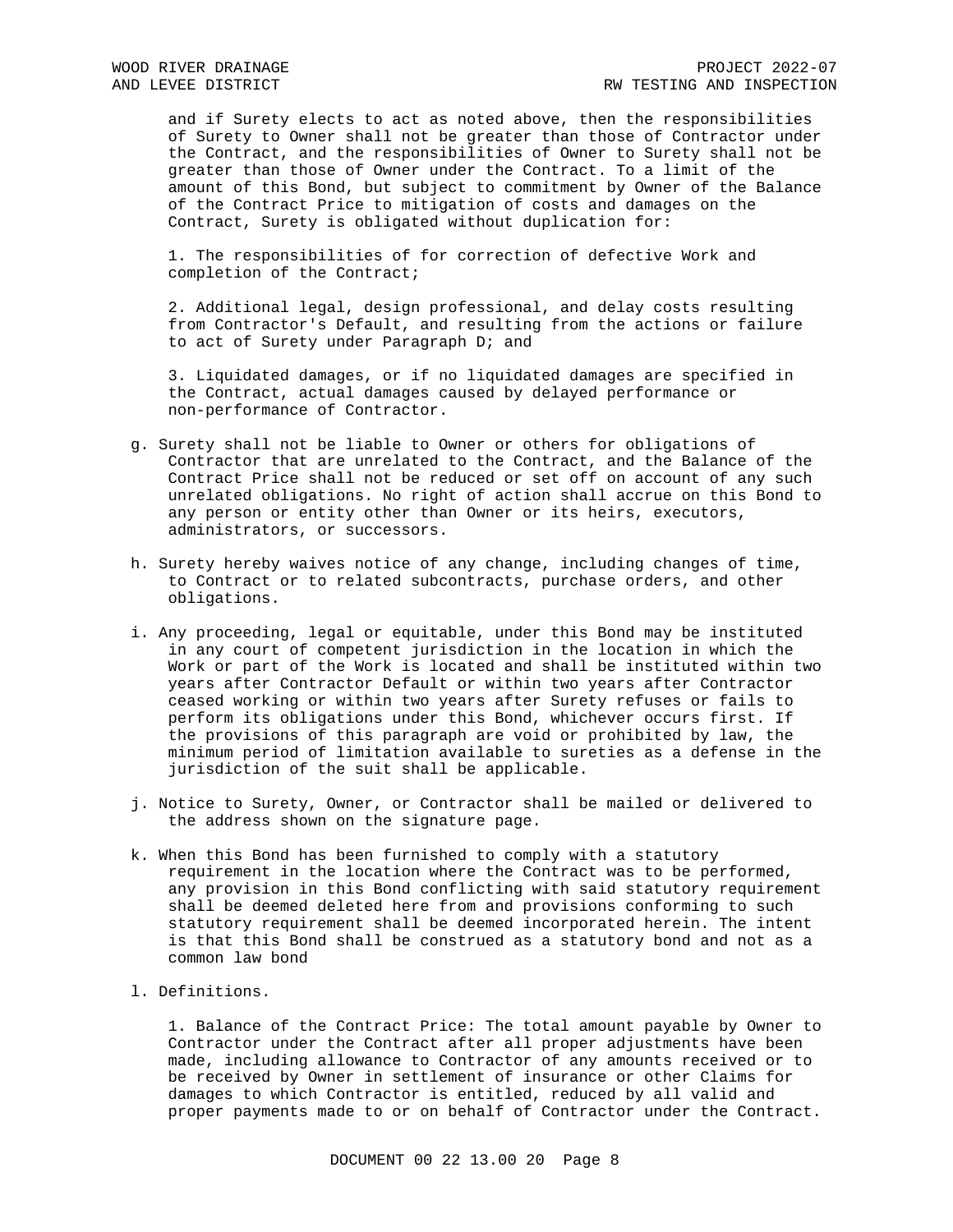2. Contract: The agreement between Owner and Contractor identified on the signature page, including all Contract Documents and changes thereto.

3. Contractor Default: Failure of Contractor, which has neither been remedied nor waived, to perform or otherwise to comply with the terms of the Contract.

4. Owner Default: Failure of Owner, which has neither been remedied nor waived, to pay Contractor as required by the Contract or to perform and complete or comply with the other terms thereof.

### 1.7.2 Payment Bond

When the Successful Bidder delivers the executed Agreement to OWNER, it must be accompanied by the required performance and payment Bonds.

Any singular reference to Contractor, Surety, Owner, or other party shall be considered plural where applicable.

| CONTRACTOR:<br>(Name and Address)            |  |
|----------------------------------------------|--|
| SURETY:<br>(Name and Address)                |  |
| OWNER:<br>(Name and Address)                 |  |
| CONTRACT DATE:                               |  |
| CONTRACT AMOUNT:                             |  |
| CONTRACT DESCRIPTION:<br>(Name and Location) |  |
| <b>BOND NUMBER:</b>                          |  |
| <b>BOND DATE:</b>                            |  |
| <b>BOND AMOUNT:</b>                          |  |
| MODIFICATION TO THIS BOND                    |  |

Surety and Contractor, intending to be legally bound hereby, subject to the terms printed on the reverse side hereof, do each cause this Payment Bond to be duly executed on its behalf by its authorized officer, agent, or representative.

| CONTRACTOR AS PRINCIPAL | SURETY |
|-------------------------|--------|
| (Seal)                  | 'Seal  |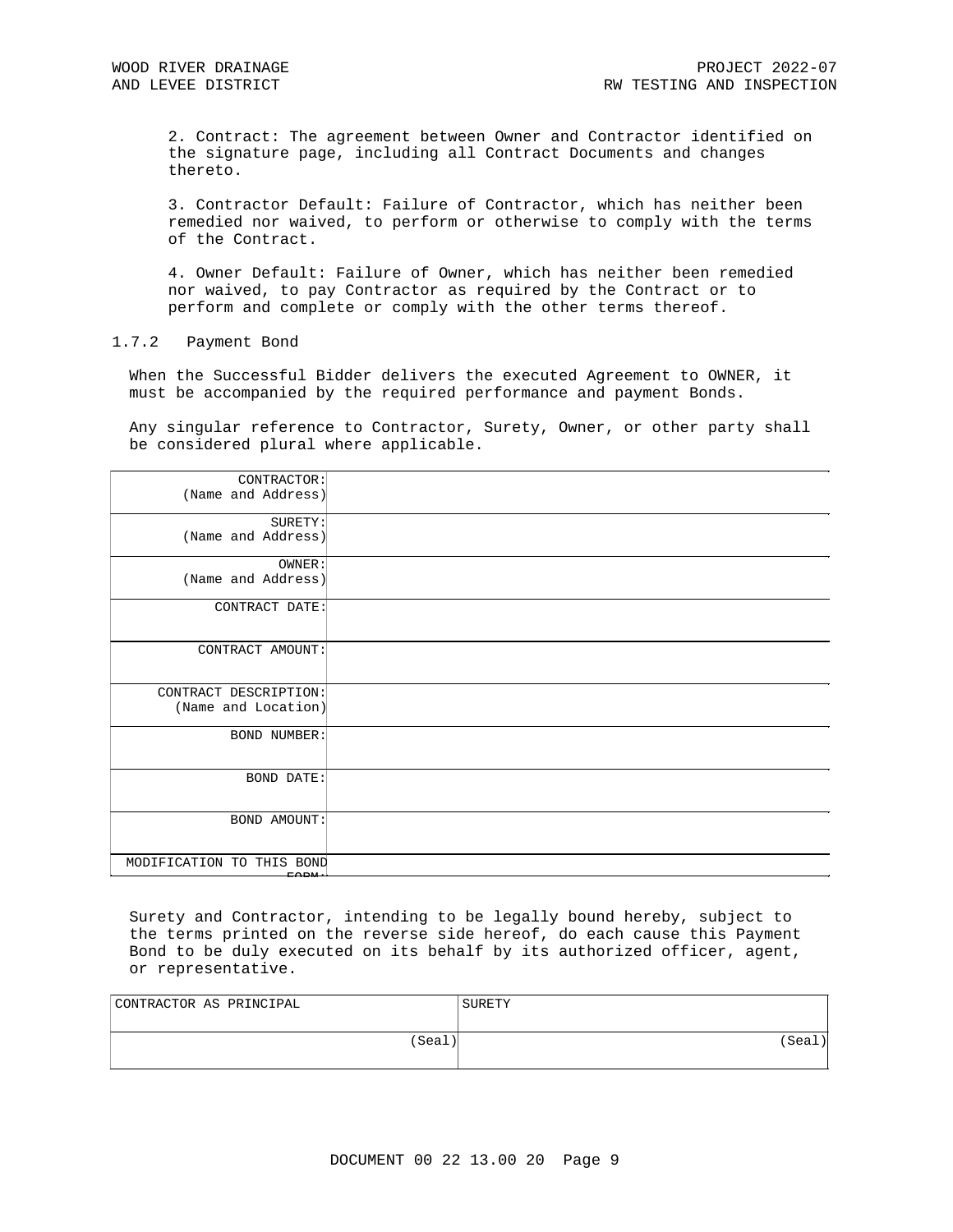| CONTRACTOR AS PRINCIPAL              |            | SURETY  |                                  |
|--------------------------------------|------------|---------|----------------------------------|
| Contractor's Name and Corporate Seal |            |         | Surety's Name and Corporate Seal |
| By:                                  |            | By:     |                                  |
|                                      | Signature  |         | Signature (Attach POA)           |
|                                      |            |         |                                  |
|                                      | Print Name |         | Print Name                       |
|                                      |            |         |                                  |
|                                      | Title      |         | Title                            |
| Attest:                              |            | Attest: |                                  |
|                                      | Signature  |         | Signature                        |
|                                      |            |         |                                  |
|                                      | Print Name |         | Print Name                       |
|                                      |            |         |                                  |
|                                      | Title      |         | Title                            |

## 1.7.2.1 Payment Bond Notes

- a. Contractor and Surety, jointly and severally, bind themselves, their heirs, executors, administrators, successors, and assigns to Owner to pay for labor, materials, and equipment furnished by Claimants for use in the performance of the Contract, which is incorporated herein by reference.
- b. With respect to Owner, this obligation shall be null and void if Contractor:

1. Promptly makes payment, directly or indirectly, for all sums due Claimants, and

2. Defends, indemnifies, and holds harmless Owner from all claims, demands, liens, or suits alleging non-payment by Contractor by any person or entity who furnished labor, materials, or equipment for use in the performance of the Contract, provided Owner has promptly notified Contractor and Surety (at the addresses described in Paragraph 12) of any claims, demands, liens, or suits and tendered defense of such claims, demands, liens, or suits to Contractor and Surety, and provided there is no Owner Default.

c. With respect to Claimants, this obligation shall be null and void if Contractor promptly makes payment, directly or indirectly, for all sums due.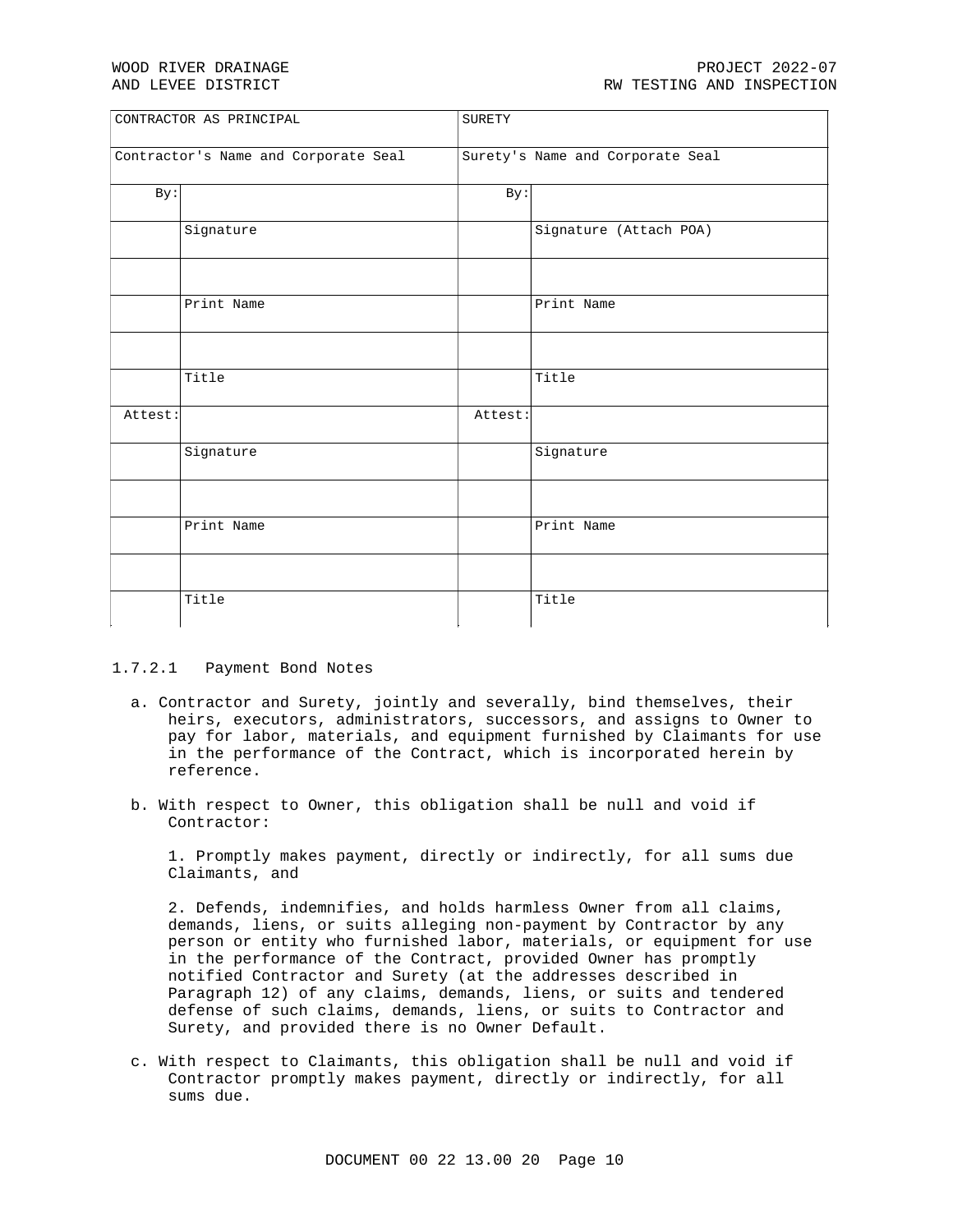d. Surety shall have no obligation to Claimants under this Bond until:

1. Claimants who are employed by or have a direct contract with Contractor have given notice to Surety (at the addresses described in Paragraph 12) and sent a copy, or notice thereof, to Owner, stating that a claim is being made under this Bond and, with substantial accuracy, the amount of the claim.

2. Claimants who do not have a direct contract with Contractor:

i. Have furnished written notice to Contractor and sent a copy, or notice thereof, to Owner, within 90 days after having last performed labor or last furnished materials or equipment included in the claim stating, with substantial accuracy, the amount of the claim and the name of the party to whom the materials or equipment were furnished or supplied, or for whom the labor was done or performed; and

ii. Have either received a rejection in whole or in part from Contractor, or not received within 30 days of furnishing the above notice any communication from Contractor by which Contractor had indicated the claim will be paid directly or indirectly; and

iii. Not having been paid within the above 30 days, have sent a written notice to Surety and sent a copy, or notice thereof, to Owner, stating that a claim is being made under this Bond and enclosing a copy of the previous written notice furnished to Contractor.

- e. If a notice by a Claimant required by Paragraph 4 is provided by Owner to Contractor or to Surety, that is sufficient compliance.
- f. When a Claimant has satisfied the conditions of Paragraph 4, the Surety shall promptly and at Surety's expense take the following actions:

1. Send an answer to that Claimant, with a copy to Owner, within 45 days after receipt of the claim, stating the amounts that are undisputed and the basis for challenging any amounts that are disputed.

2. Pay or arrange for payment of any undisputed amounts.

- g. Surety's total obligation shall not exceed the amount of this Bond, and the amount of this Bond shall be credited for any payments made in good faith by Surety.
- h. Amounts owed by Owner to Contractor under the Contract shall be used for the performance of the Contract and to satisfy claims, if any, under any performance bond. By Contractor furnishing and Owner accepting this Bond, they agree that all funds earned by Contractor in the performance of the Contract are dedicated to satisfy obligations of Contractor and Surety under this Bond, subject to Owner's priority to use the funds for the completion of the Work.
- i. Surety shall not be liable to Owner, Claimants, or others for obligations of Contractor that are unrelated to the Contract. Owner shall not be liable for payment of any costs or expenses of any Claimant under this Bond, and shall have under this Bond no obligations to make payments to, give notices on behalf of, or otherwise have obligations to Claimants under this Bond.
- j. Surety hereby waives notice of any change, including changes of time,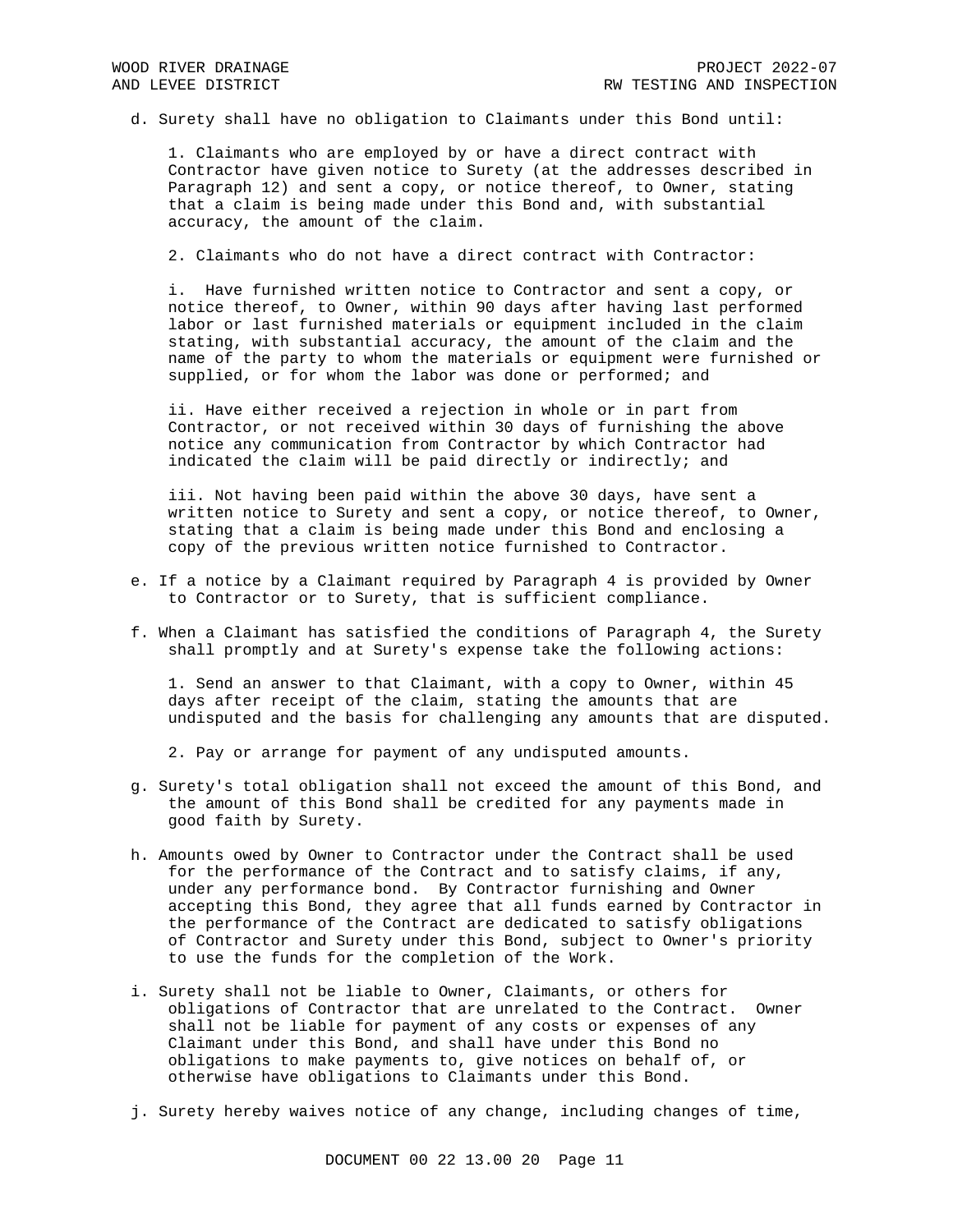to the Contract or to related Subcontracts, purchase orders and other obligations.

- k. No suit or action shall be commenced by a Claimant under this Bond other than in a court of competent jurisdiction in the location in which the Work or part of the Work is located or after the expiration of one year from the date (1) on which the Claimant gave the notice required, or (2) on which the last labor or service was performed by anyone or the last materials or equipment were furnished by anyone under the Construction Contract, whichever of (1) or (2) first occurs. If the provisions of this paragraph are void or prohibited by law, the minimum period of limitation available to sureties as a defense in the jurisdiction of the suit shall be applicable.
- l. Notice to Surety, Owner, or Contractor shall be mailed or delivered to the addresses shown on the signature page. Actual receipt of notice by Surety, Owner, or Contractor, however accomplished, shall be sufficient compliance as of the date received at the address shown on the signature page.
- m. When this Bond has been furnished to comply with a statutory requirement in the location where the Contract was to be performed, any provision in this Bond conflicting with said statutory requirement shall be deemed deleted here from and provisions conforming to such statutory requirement shall be deemed incorporated herein. The intent is that this Bond shall be construed as a statutory Bond and not as a common law bond.
- n. Upon request of any person or entity appearing to be a potential beneficiary of this Bond, Contractor shall promptly furnish a copy of this Bond or shall permit a copy to be made.

# o. Definitions

1. Claimant: An individual or entity having a direct contract with Contractor, or with a first-tier subcontractor of Contractor, to furnish labor, materials, or equipment for use in the performance of the Contract. The intent of this Bond shall be to include without limitation in the terms "labor, materials or equipment" that part of water, gas, power, light, heat, oil, gasoline, telephone service, or rental equipment used in the Contract, architectural and engineering services required for performance of the Work of Contractor and Contractor's Subcontractors, and all other items for which a mechanic's lien may be asserted in the jurisdiction where the labor, materials, or equipment were furnished.

2. Contract: The agreement between Owner and Contractor identified on the signature page, including all Contract Documents and changes thereto.

3. Owner Default: Failure of Owner, which has neither been remedied nor waived, to pay Contractor as required by the Contract or to perform and complete or comply with the other terms thereof.

# PART 2 PRODUCTS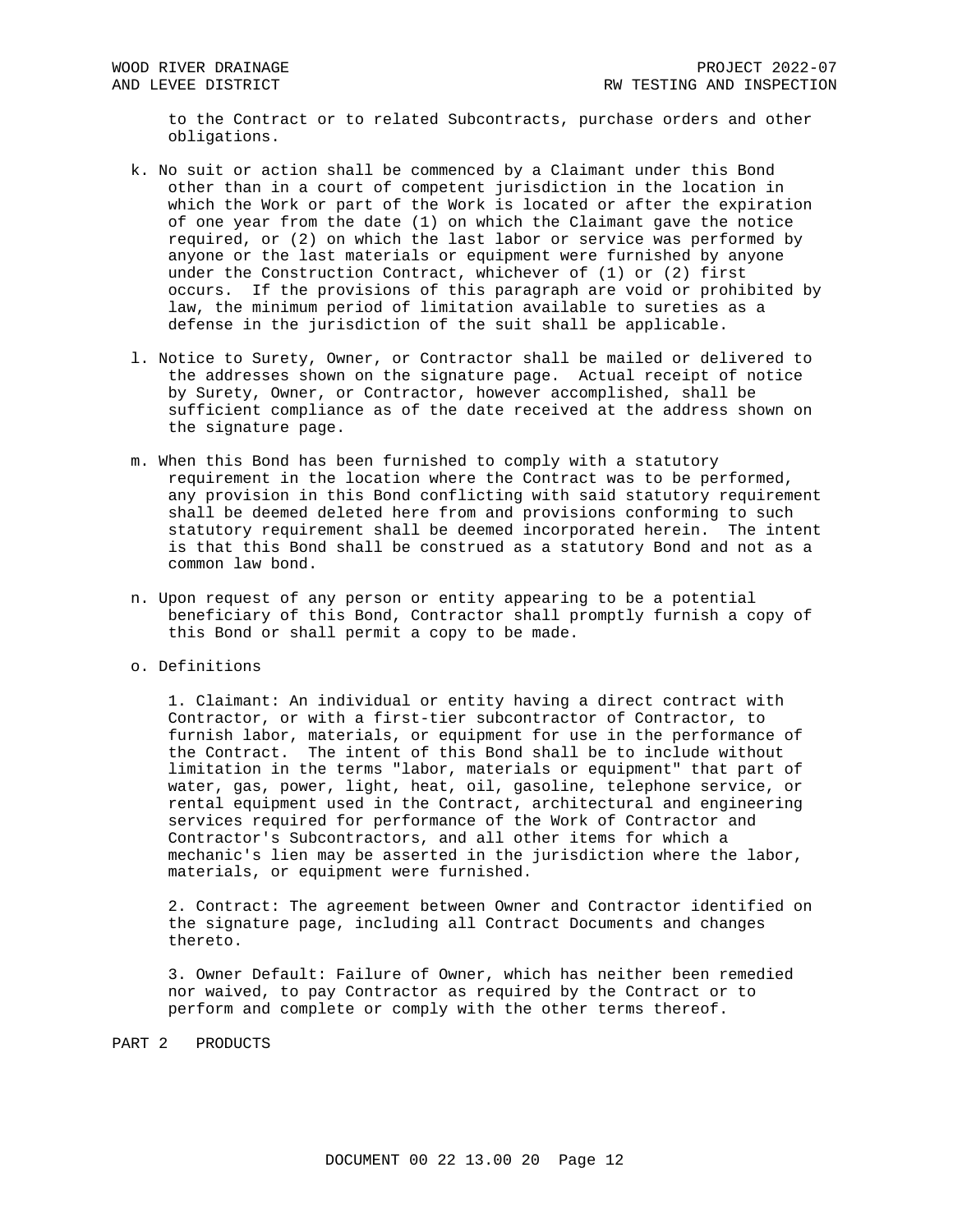Not used.

PART 3 EXECUTION

Not used.

-- End of Document --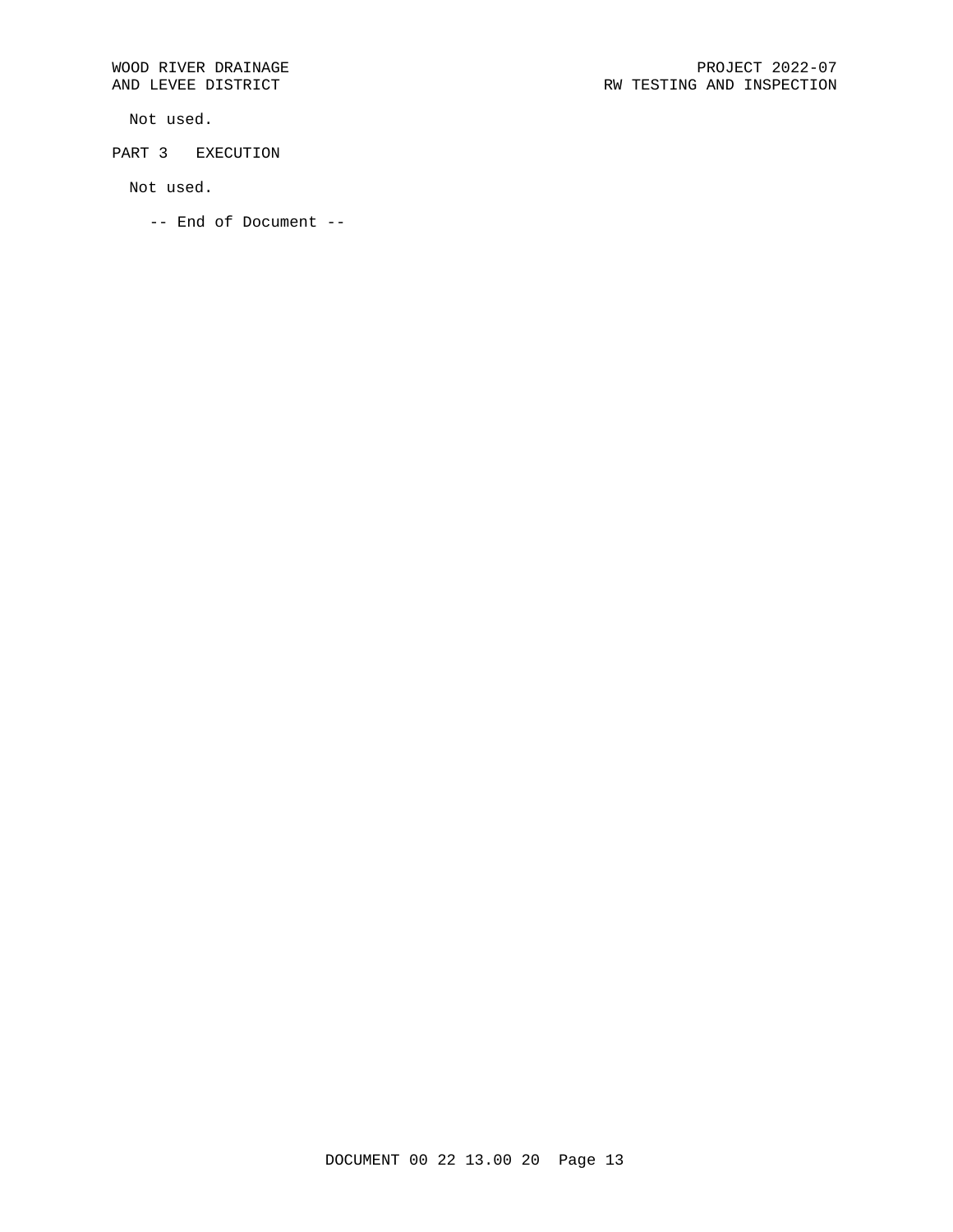# SECTION 33 26 00.00 10

## RELIEF WELLS **04/08**

# PART 1 GENERAL

1.1 DESCRIPTION OF RELIEF WELLS

Relief wells are in place to provide underseepage relief during high water events. They accomplish this by tapping into the substratum, and provide pressure relief in a controlled manner, with low flow resistance and prevent uncontrolled piping and erosion of the foundation soils.

Well construction is essentially the same from the ground surface to the total depth. Wells are constructed with a riser pipe (solid pipe) and screened sections. Screened sections are sometimes interspersed with blanks, to block out layers unacceptable for screening. The well construction material types that could be encountered are creosote-impregnated wood stave, PVC, mild steel and stainless steel.

Wells installed between 1950-1970 are generally constructed of creosote-impregnated wood stave risers and screens. Wells constructed in the 1970s thru the 1980s will have either PVC or mild steel as their construction materials. Finally, wells constructed in the 1990s to present, utilized stainless steel risers and screened sections as the construction material. It is important to know which type of material was used in the construction of the wells to select the correct pump test method and mechanical rehabilitation to use, should it become necessary.

Relief wells shall be maintained in accordance with the levee system Operations and Maintenance (O&M) Manual. This includes regular inspection and soundings to identify damages, debris accumulation or obstructions and pump testing to determine the specific capacity of the well (gpm/drawdown). Loss of specific capacity indicates loss of open area in the well and gravel pack. This loss increases the pressure gradient during high water events; and this can cause uncontrolled piping and erosion in the foundation soils. Results of these activities may indicate a need for mechanical rehabilitation of the well.

1.2 UNIT PRICES

### 1.2.1 Relief Wells Testing and Inspection

1.2.1.1 Payment

Payment will be made for costs associated with testing and inspecting existing relief wells. Wells ordered abandoned by the Owner due to excessive sanding will be paid per linear foot of well to be abandoned. Wells ordered abandoned by the Owner due to neglect by the Contractor or damage caused by the contractor will be abandoned at no additional cost to the owner. A replacement well will also be constructed at no additional cost to the owner under the direction of the District and the U.S. Army Corps of Engineers. No separate payment will be made for inspecting appurtenant relief well items and reporting on the same.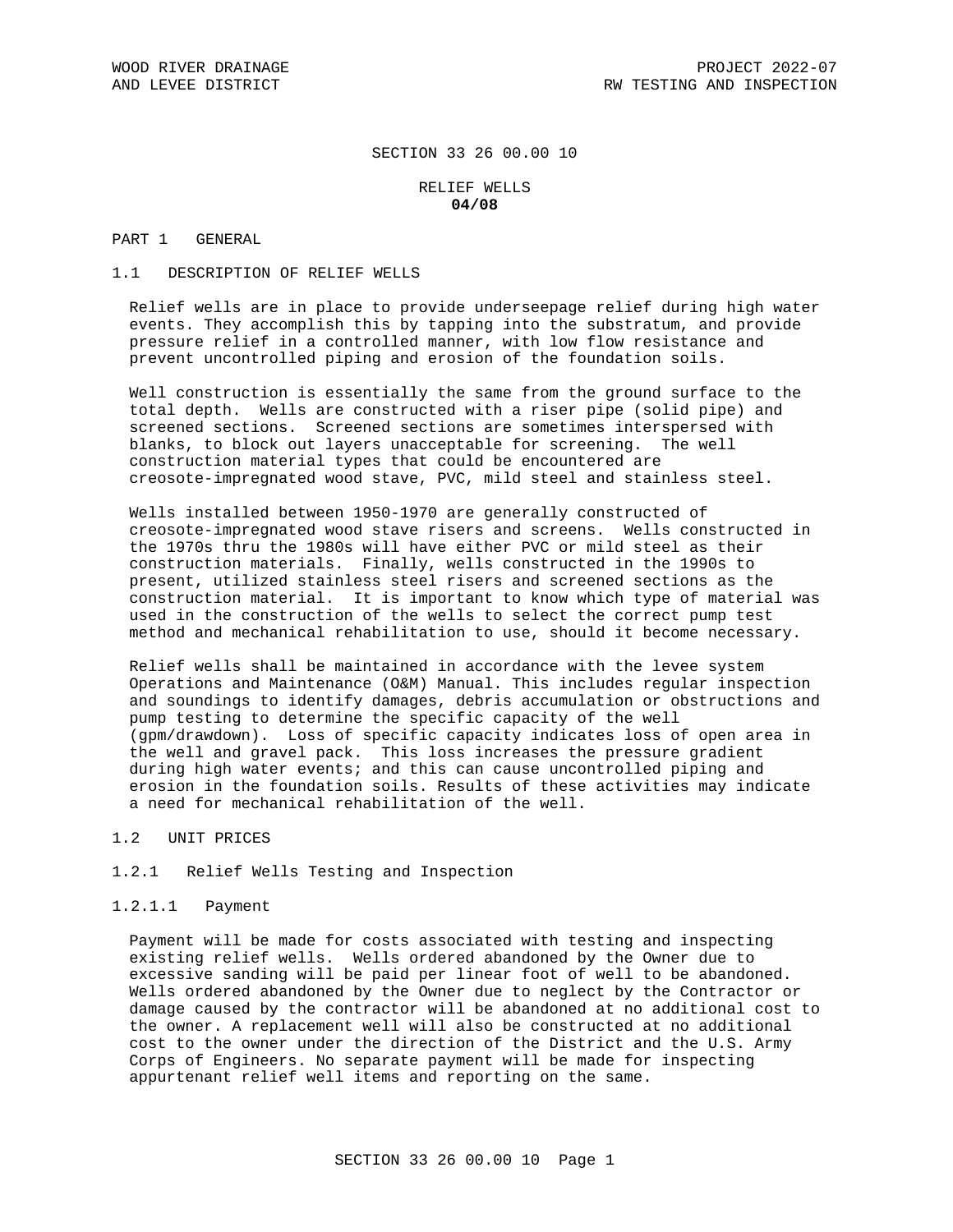## 1.2.1.2 Measurement

Relief wells testing and inspection will be measured for payment per relief well. Wells ordered abandoned by the Owner, due to no fault of the Contractor, will be measured for payment per linear foot of relief well.

#### 1.3 SUBMITTALS

Owner approval is required for all submittals.

SD-01 Preconstruction Submittals

Relief Well Pump Testing and Inspection Work Plan

Relief Well Abandonment Procedure

### 1.4 QUALITY ASSURANCE

The table at the end of this section provides pertinent information on each relief well to be tested.

# 1.4.1 Dimensions of Well

The length of well screen, length of riser pipe and the well discharge elevation are based on as-built information provided by the U.S. Army Corps of Engineers, and shall therefore be assumed to be approximate. Contractor shall field verify the depth of each well and compare to as-built information prior to mobilizing. If a significant discrepancy exists, the owner shall be contacted immediately. No additional payment will be made for delays caused by such discrepancies.

## 1.5 PROJECT/SITE CONDITIONS

### 1.5.1 Location

The location of each well is shown on the plans. Contractor shall become familiar with the District and well locations. No additional payment will be made for wells requiring special access considerations.

### 1.6 PERSONNEL

The testing and inspection crew shall consist of the number of personnel necessary to adequately and efficiently operate the testing equipment. The supervisor of said crew shall have performed a minimum of 100 relief well pump tests on U.S. Army Corps of Engineers levee systems. The supervisor (or approved alternate) shall be present at all times during testing and inspection operations.

#### PART 2 PRODUCTS

# 2.1 PUMP

The Contractor shall provide a deep-well submersible pump capable of producing the specified discharge of 500 gallons per minute. The Contractor shall also provide the necessary electrical power, control box, wiring, etc. at no additional cost to the Owner.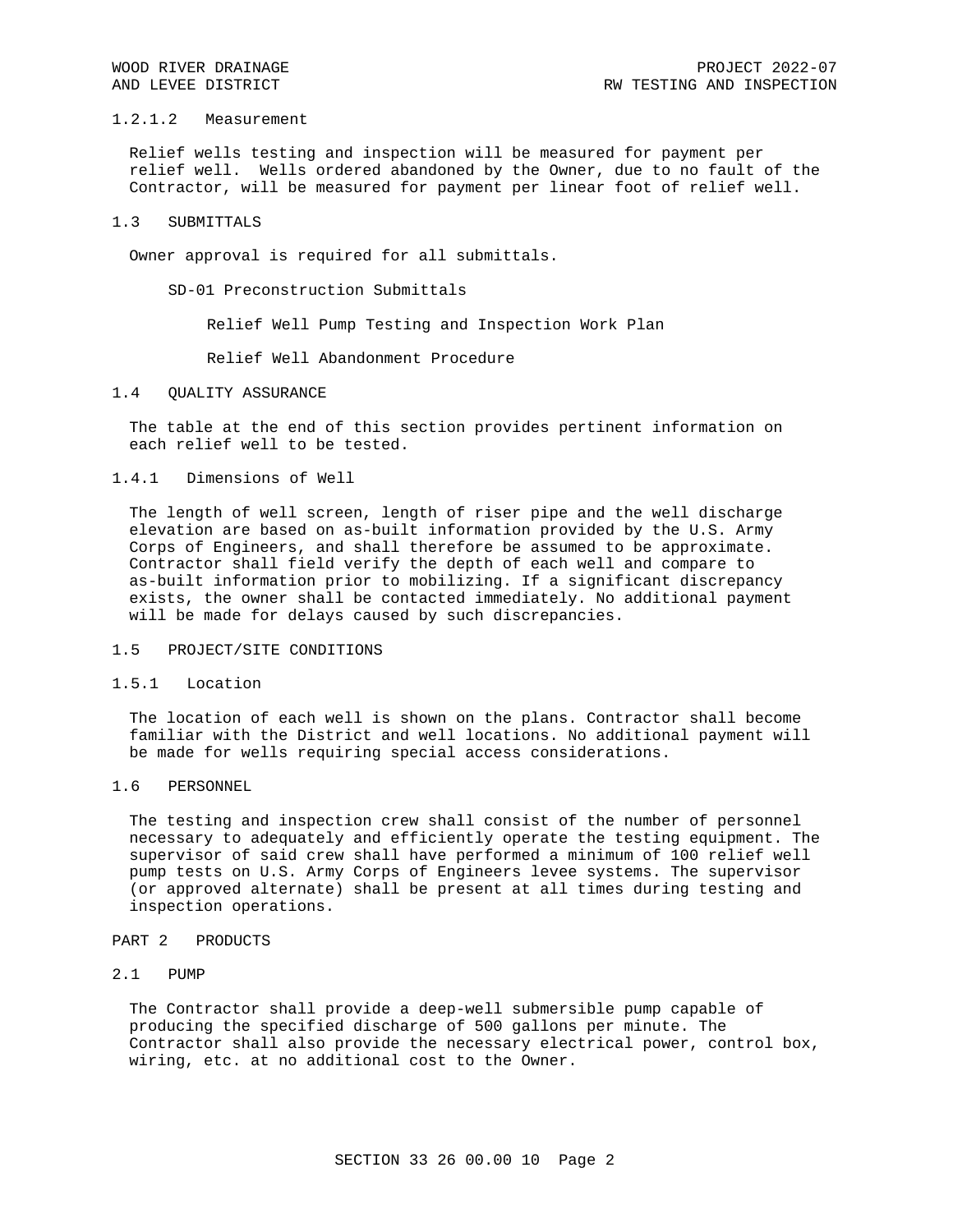### 2.2 FLOW METER

The Contractor shall furnish a calibrated flow meter of standard design for measuring the discharge from the well during the pumping test. The calibration of the flow meter shall be checked annually. The meter shall be in strict accordance with the manufacturer's recommendations and shall be accurate to within 2% of the measured flow.

### 2.3 ROSSUM SAND SAMPLER

The Contractor shall furnish an approved Rossum centrifugal sand sampler and appurtenant piping and valving for accurate determination of the discharge sand content. http://www.rossumsandtester.com

# 2.4 DISCHARGE PIPING

The Contractor shall furnish and construct the necessary discharge piping to convey the discharge water to the riverside toe of the levee. Where discharge over the top of the levee cannot be achieved, the flow shall be directed to an appropriate, pre-approved, area in which the District has right of way or maintains flowage easements and in accordance with applicable environmental regulations. The discharge line shall be turned upward in a saxophone-like outlet to dissipate the energy/pressure through free fall. Plastic sheeting, 6 mil minimum, shall be placed under the discharge outlet so the flow does not damage the levee turf. Any damage shall be repaired by the Contractor at no additional cost to the Owner.

## 2.5 WELL ABANDONMENT MATERIALS

Materials for wells directed to be abandoned by the owner shall be in strict accordance with Part 920 of the Illinois Water Well Construction Code.

# PART 3 EXECUTION

### 3.1 PUMP TESTING STAINLESS STEEL RELIEF WELLS

Relief wells shall be pump tested to determine the specific capacity of the well (gpm/drawdown) at the frequency identified in the system Operations and Maintenance Manual. Loss of specific capacity indicates loss of open area in the well and gravel pack. This loss increases the pressure gradient during high water events and this can cause uncontrolled piping and erosion in the foundation soils. Pump testing should be performed by contractors or levee sponsor personnel with experience in the pump testing and maintenance of relief wells. Contractor shall use a water level indicator or an alternative device capable of accurately determining the water level in wells to the nearest 0.10-foot.

## 3.1.1 Pump Test Procedure

- 1. Prior to mobilization, measure the static water level(s) in the relief wells to be tested to ensure that the groundwater is at an appropriate elevation to cover the screen throughout the pump test.
- 2. Measure and record the depth of the relief well to be tested.
- 3. Measure and record the static water level in the well to be tested and the four (4) closest relief wells or monitoring wells.